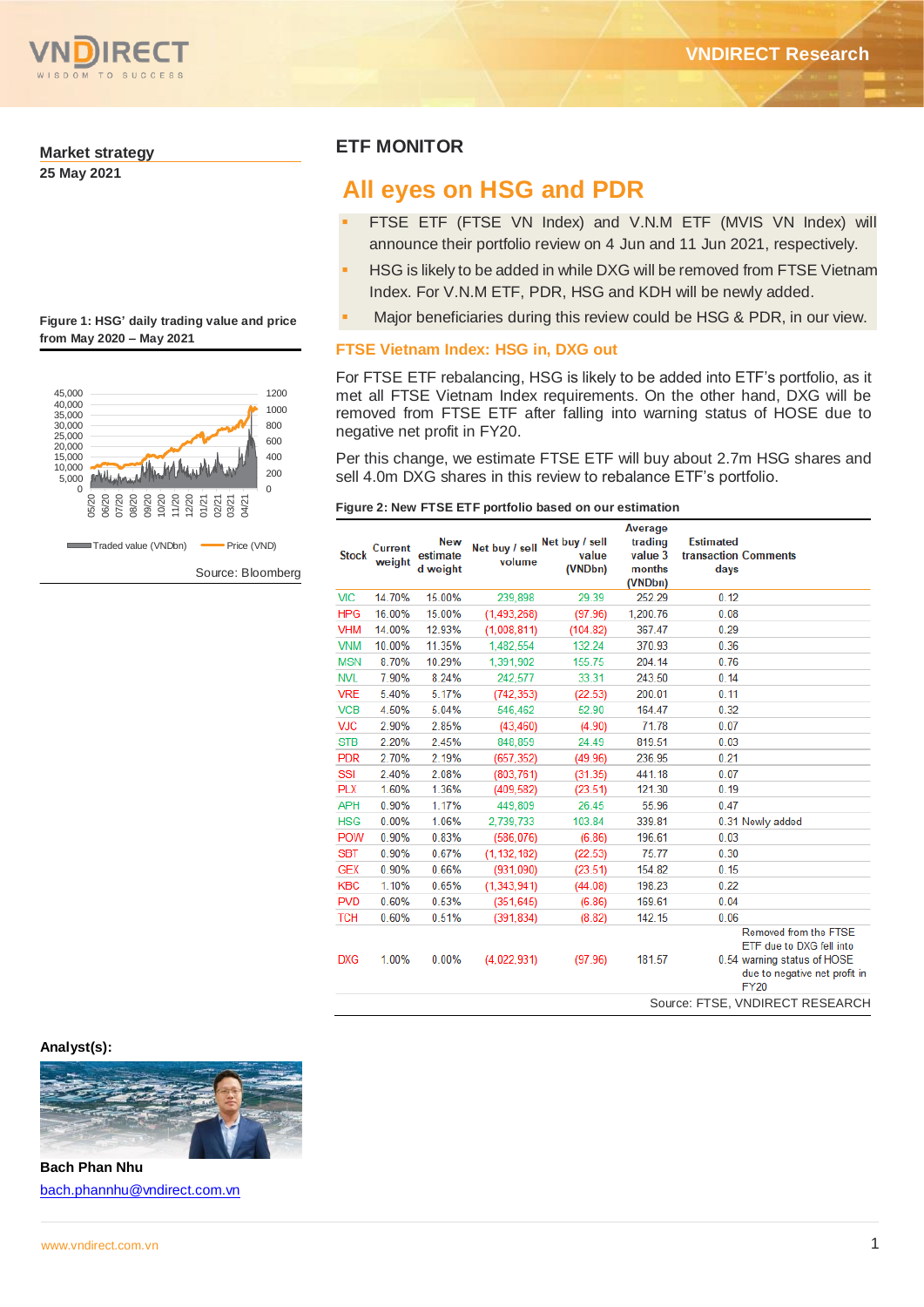

### **V.N.M ETF: PDR, HSG and KDH are likely to be added**

Based on data as of 21 May 2021, we estimate PDR, HSG and KDH will be included in V.N.M ETF in this rebalancing period since they met requirements to be constituents of MVIS Index, which is the based index of V.N.M ETF to track. We expect the country weight of Vietnam to stay at 70% of the index with the total number of Vietnam's stocks is 19.

We expect PDR, HSG and VNM to enjoy a stronger net-buying value from two ETFs, while HPG and NVL might experience the selling pressure in 2Q21 rebalancing.

| <b>Stock</b> | <b>Current New estimated</b><br>weight | weight | volume      | (VNDbn)  | Net buy / sell Net buy / sell value Average trading value<br>3 months (VNDbn) transaction days | Estimated<br>Comments                            |
|--------------|----------------------------------------|--------|-------------|----------|------------------------------------------------------------------------------------------------|--------------------------------------------------|
| <b>PDR</b>   | $0.00\%$                               | 4.50%  | 7,222,832   | 548.94   | 236.95                                                                                         | 2.32 Newly added                                 |
| <b>HSG</b>   | 0.00%                                  | 2.00%  | 6,437,235   | 243.97   | 339.81                                                                                         | 0.72 Newly added                                 |
| <b>VHM</b>   | 6.63%                                  | 8.00%  | 1,608,472   | 167.12   | 367.47                                                                                         | 0.45                                             |
| <b>KDH</b>   | $0.00\%$                               | 1.00%  | 3,261,647   | 121.99   | 101.92                                                                                         | 1.20 Newly added                                 |
| <b>VNM</b>   | 6.42%                                  | 7.00%  | 793,180     | 70.75    | 370.93                                                                                         | 0.19                                             |
| <b>VRE</b>   | 3.37%                                  | 3.80%  | 1,728,297   | 52.45    | 200.01                                                                                         | 0.26                                             |
| <b>SSI</b>   | 3.61%                                  | 4.00%  | 1,219,856   | 47.57    | 441.18                                                                                         | 0.11                                             |
| <b>MSN</b>   | 5.71%                                  | 6.00%  | 316,138     | 35.38    | 204.14                                                                                         | 0.17                                             |
| <b>VJC</b>   | 1.76%                                  | 2.00%  | 259,774     | 29.28    | 71.78                                                                                          | 0.41                                             |
| <b>KBC</b>   | 1.17%                                  | 1.30%  | 483,480     | 15.86    | 198.23                                                                                         | 0.08                                             |
| <b>POW</b>   | 1.49%                                  | 1.60%  | 1,146,873   | 13.42    | 196.61                                                                                         | 0.07                                             |
| <b>GEX</b>   | 1.26%                                  | 1.30%  | 193,245     | 4.88     | 154.82                                                                                         | 0.03                                             |
| <b>TCH</b>   | 0.97%                                  | 1.00%  | 162,647     | 3.66     | 142.15                                                                                         | 0.03                                             |
| <b>VCB</b>   | 5.07%                                  | 5.00%  | (88, 213)   | (8.54)   | 164.47                                                                                         | 0.05                                             |
| <b>BVH</b>   | 1.40%                                  | 1.20%  | (457, 732)  | (24.40)  | 53.23                                                                                          | 0.46                                             |
| <b>SBT</b>   | 1.60%                                  | 1.30%  | (1,838,979) | (36.60)  | 75.77                                                                                          | 0.48                                             |
| <b>VIC</b>   | 8.42%                                  | 8.00%  | (418, 236)  | (51.23)  | 252.29                                                                                         | 0.20                                             |
| <b>NVL</b>   | 9.09%                                  | 6.50%  | (2,301,112) | (315.94) | 243.50                                                                                         | 1.30                                             |
| <b>HPG</b>   | 8.51%                                  | 5.50%  | (5,597,205) | (367.18) | 1,200.76                                                                                       | 0.31                                             |
|              |                                        |        |             |          |                                                                                                | Source: V.N.M ETF, MVIS Index, VNDIRECT RESEARCH |

#### **Figure 3: New V.N.M ETF portfolio based on our estimation**

#### **Figure 4: Expected buy/sell value by the two ETFs in 2Q21 rebalancing**

| <b>Stock</b> | FTSE ETF Net buy<br>/ sell volume | sell value (VNDbn) | FTSE ETF Net buy / V.N.M ETF Net buy / sell<br>volume | V.N.M ETF Net buy /<br>sell value (VNDbn) | <b>Total net</b><br>volume | <b>Total net</b><br>buy/sell buy/sell value<br>(VNDbn) | Average trading<br>value 3 months<br>(VNDbn) | Estimated<br>transaction<br>days |
|--------------|-----------------------------------|--------------------|-------------------------------------------------------|-------------------------------------------|----------------------------|--------------------------------------------------------|----------------------------------------------|----------------------------------|
| <b>PDR</b>   | (657, 352)                        | (49.96)            | 7,222,832                                             | 548.94                                    | 6,565,480                  | 498.98                                                 | 236.95                                       | 2.11                             |
| <b>HSG</b>   | 2,739,733                         | 103.84             | 6,437,235                                             | 243.97                                    | 9,176,968                  | 347.81                                                 | 339.81                                       | 1.02                             |
| <b>VNM</b>   | 1,482,554                         | 132.24             | 793,180                                               | 70.75                                     | 2,275,734                  | 202.99                                                 | 370.93                                       | 0.55                             |
| <b>MSN</b>   | 1,391,902                         | 155.75             | 316,138                                               | 35.38                                     | 1,708,040                  | 191.13                                                 | 204.14                                       | 0.94                             |
| <b>KDH</b>   | $\Omega$                          | 0.00               | 3,261,647                                             | 121.99                                    | 3,261,647                  | 121.99                                                 | 101.92                                       | 1.20                             |
| <b>VHM</b>   | (1,008,811)                       | (104.82)           | 1,608,472                                             | 167.12                                    | 599,661                    | 62.30                                                  | 367.47                                       | 0.17                             |
| <b>VCB</b>   | 546.462                           | 52.90              | (88, 213)                                             | (8.54)                                    | 458,249                    | 44.36                                                  | 164.47                                       | 0.27                             |
| <b>VRE</b>   | (742, 353)                        | (22.53)            | 1,728,297                                             | 52.45                                     | 985,944                    | 29.92                                                  | 200.01                                       | 0.15                             |
| <b>APH</b>   | 449,809                           | 26.45              | 0                                                     | 0.00                                      | 449,809                    | 26.45                                                  | 55.96                                        | 0.47                             |
| <b>STB</b>   | 848,859                           | 24.49              | $\mathbf{0}$                                          | 0.00                                      | 848,859                    | 24.49                                                  | 819.51                                       | 0.03                             |
| <b>VJC</b>   | (43, 460)                         | (4.90)             | 259,774                                               | 29.28                                     | 216,314                    | 24.38                                                  | 71.78                                        | 0.34                             |
| <b>SSI</b>   | (803, 761)                        | (31.35)            | 1,219,856                                             | 47.57                                     | 416,095                    | 16.22                                                  | 441.18                                       | 0.04                             |
| <b>POW</b>   | (586, 076)                        | (6.86)             | 1,146,873                                             | 13.42                                     | 560,797                    | 6.56                                                   | 196.61                                       | 0.03                             |
| <b>TCH</b>   | (391, 834)                        | (8.82)             | 162,647                                               | 3.66                                      | (229, 187)                 | (5.16)                                                 | 142.15                                       | 0.04                             |
| <b>PVD</b>   | (351, 645)                        | (6.86)             | $\mathbf{0}$                                          | 0.00                                      | (351, 645)                 | (6.86)                                                 | 169.61                                       | 0.04                             |
| <b>GEX</b>   | (931,090)                         | (23.51)            | 193,245                                               | 4.88                                      | (737, 845)                 | (18.63)                                                | 154.82                                       | 0.12                             |
| <b>VIC</b>   | 239,898                           | 29.39              | (418, 236)                                            | (51.23)                                   | (178, 338)                 | (21.84)                                                | 252.29                                       | 0.09                             |
| <b>PLX</b>   | (409, 582)                        | (23.51)            | $\mathbf{0}$                                          | 0.00                                      | (409, 582)                 | (23.51)                                                | 121.30                                       | 0.19                             |
| <b>BVH</b>   | $\mathbf{0}$                      | 0.00               | (457, 732)                                            | (24.40)                                   | (457, 732)                 | (24.40)                                                | 53.23                                        | 0.46                             |
| <b>KBC</b>   | (1, 343, 941)                     | (44.08)            | 483,480                                               | 15.86                                     | (860, 461)                 | (28.22)                                                | 198.23                                       | 0.14                             |
| <b>SBT</b>   | (1, 132, 182)                     | (22.53)            | (1,838,979)                                           | (36.60)                                   | (2,971,161)                | (59.13)                                                | 75.77                                        | 0.78                             |
| <b>DXG</b>   | (4,022,931)                       | (97.96)            | $\mathbf{0}$                                          | 0.00                                      | (4,022,931)                | (97.96)                                                | 181.57                                       | 0.54                             |
| <b>NVL</b>   | 242,577                           | 33.31              | (2,301,112)                                           | (315.94)                                  | (2,058,535)                | (282.63)                                               | 243.50                                       | 1.16                             |
| <b>HPG</b>   | (1,493,268)                       | (97.96)            | (5,597,205)                                           | (367.18)                                  | (7,090,473)                | (465.14)                                               | 1200.76                                      | 0.39                             |
|              |                                   |                    |                                                       |                                           |                            |                                                        | Source: MVIS Index, FTSE, VNDIRECT RESEARCH  |                                  |